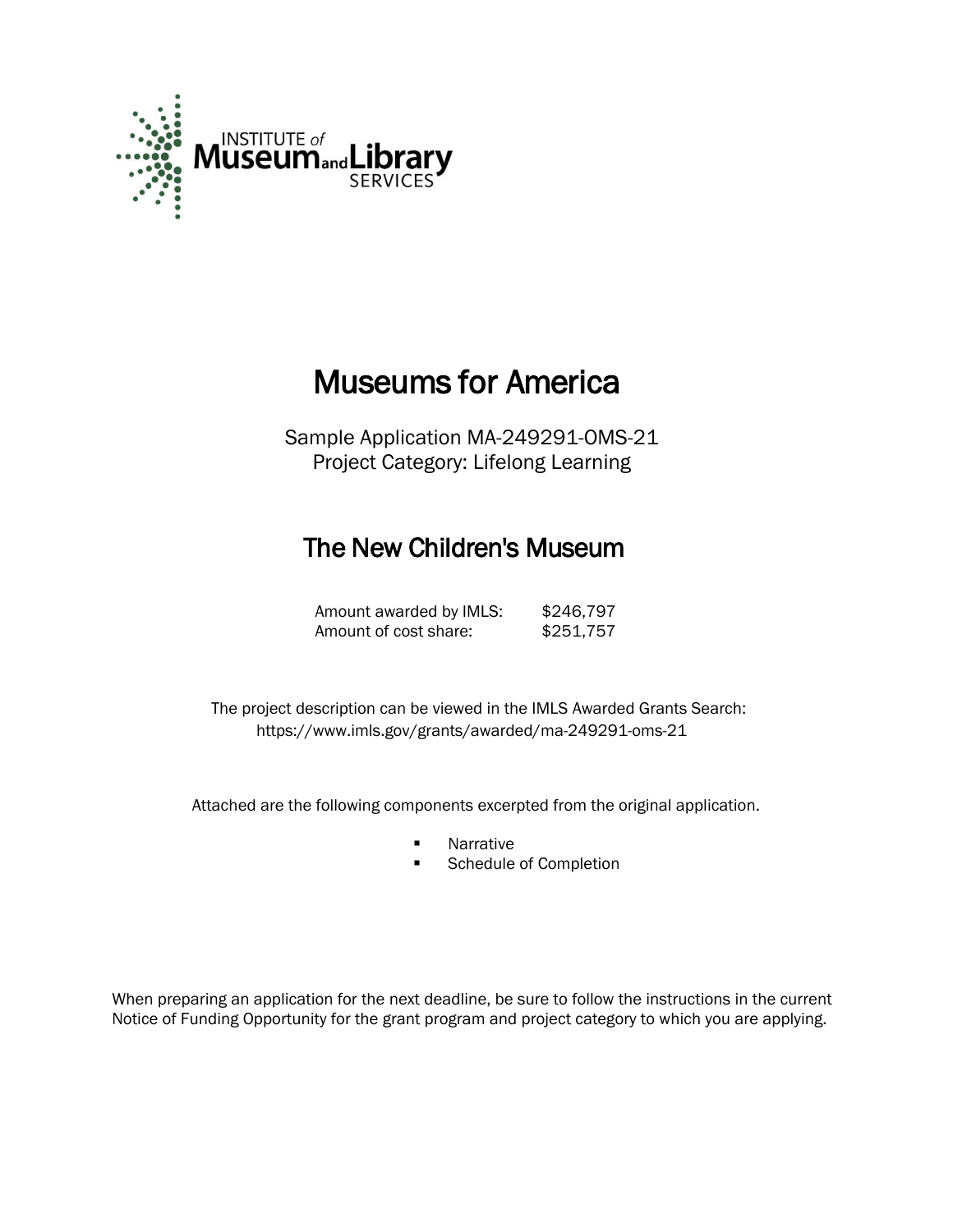

#### IMLS MFA FY21 – SELAEC

#### **PROJECT JUSTIFICATION**

**The New Children's Museum (NCM) proposes a new, three-year Social and Emotional Learning in Arts Education Curriculum project (SELAEC).** SELAEC will expand NCM's community impact through a Museum-led collaboration with the San Diego Unified School District's(SDUSD) Visual and Performing Arts (VAPA) Department, Grades 4-5 teachers from a select SDUSD Title 1 school, an Arts Therapist and NCM's expert Arts Education team to develop an arts education curriculum that cultivates social and emotional learning in students.

The primary goals of this project are to:

- Realize NCM's mission and strategic plan to nurture children and serve as a community resource by partnering with San Diego's largest school district.
- Leverage the power of the arts and the expertise of an arts-based children's museum to make a measurable impact in the educational community.
- Develop a unique curriculum that empowers Grades 4-5 SDUSD classroom teachers to foster social and emotional learning in students through the medium of the visual arts.
- Provide training and resources (co-developed arts education curriculum, art materials, prerecorded online videos and printables) to support Grades 4-5 SDUSD teachers with in-person/hybrid online classroom instruction.
- Support Grades 4-5 SDUSD students in post-COVID-19 recovery and overall social and emotional learning as they begin to transition from early to middle childhood, a time when children begin to grasp abstract concepts and grapple with increasingly complex social situations and a growing sense of self.

**Need:** NCM has identified four overarching needs that this project will directly address:

(1) Students in Grades 4-5 (ages 9-11) are in a period of transition. The sweet years of early elementary school are beginning to be upended by a great many changes. Students begin to undergo hormonal and physical changes. There may be unexpected tears; anxiety about identity, relationships and academic performance; and a desire for privacy. Awareness of, and significant participation in, social media/online activities is also more prevalent. Peer pressure to be part of (or avoid) cliques starts. Schooling introduces organization, time management and independence as components that drive academic success. Students focus on a full day of "real" academics as well, with free-play recess length declining or becoming a structured P.E. class. These grades write longer papers, utilize different writing/communication styles among subjects and dive into more complicated math topics (algebra, geometry, etc.). This is also an age when children are becoming aware of the lasting impact of big-picture world events like climate change and racial equity/ social justice movements.<sup>[1](#page-1-0)</sup>

(2) There is an almost constant, critical problem of limited funding for the arts in schools. While state-level public school funding has stabilized in San Diego, most schools lack adequate funding for arts enrichment programming. The arts are often seen as "extras," rather than essential to academics. Art teachers/activitiestend to be the first to go during budget cuts, and the last to return. Due to inequities across districts, these cuts affect more Title 1 (40+% of the student population qualifies for free/reduced meal assistance) schools and students. Many families also lack the funds to enroll their children in outside arts activities or even purchase art supplies. They have few opportunities for professional art and transformative arts experiences. Yet the arts are known to accelerate academic and personal success. The World Economic Forum, education leaders and CEOs have agreed for years that skills developed through arts education (creativity, curiosity, collaboration, problem solving, etc.) are the top skills of the future. Researcher/education thinker Andreas Schleicher spoke about how the fourth industrial revolution (with technologies such asrobotics and AI) may

<span id="page-1-0"></span><sup>&</sup>lt;sup>1</sup> Amanda Morin, "Why Fourth Grade Can Be Hard for Kids," accessed 12 Nov 2020, [https://www.understood.org/en/school-learning/choosing](https://www.understood.org/en/school-learning/choosing-starting-school/moving-up/why-fourth-grade-is-hard)[starting-school/moving-up/why-fourth-grade-is-hard;](https://www.understood.org/en/school-learning/choosing-starting-school/moving-up/why-fourth-grade-is-hard) ParentCo, "A 4<sup>th</sup> Grade Teacher's Insight About What Students Really Need," 17 Nov 2017, [https://www.parent.com/4th-grader-still-needs-choice-time;](https://www.parent.com/4th-grader-still-needs-choice-time) Patti Ghezzi, "5th Grade Social Changes," accessed 12 Nov 2020, [https://www.schoolfamily.com/school-family-articles/article/10623-fifth-grade-social-changes-what-to-expect;](https://www.schoolfamily.com/school-family-articles/article/10623-fifth-grade-social-changes-what-to-expect) Patti Ghezzi, "5<sup>th</sup> Grade Academic Changes," accessed 12 Nov 2020, [https://www.schoolfamily.com/school-family-articles/article/10622-fifth-grade-academics-what-to-expect.](https://www.schoolfamily.com/school-family-articles/article/10622-fifth-grade-academics-what-to-expect)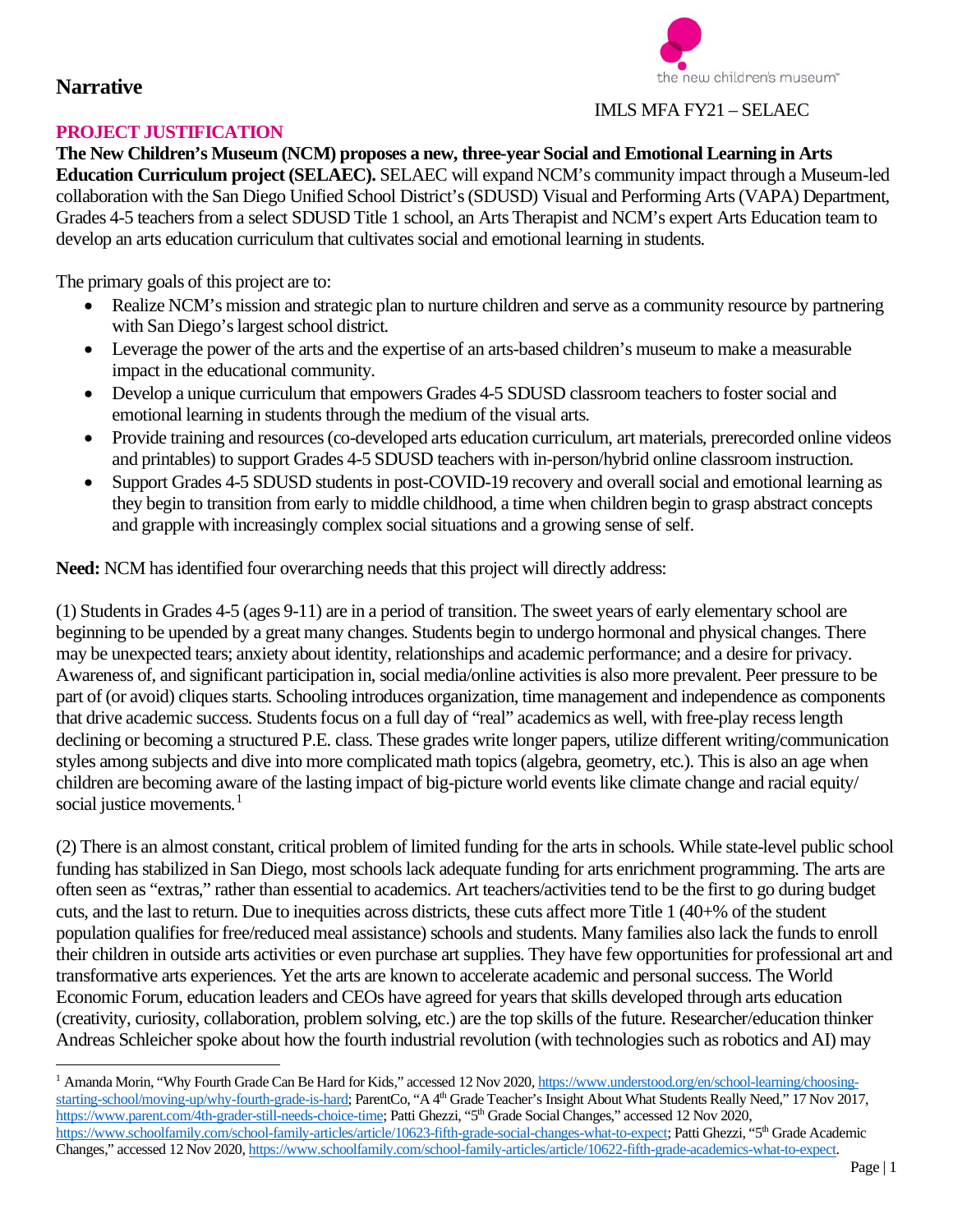

#### IMLS MFA FY21 – SELAEC

decrease the need for science and math, and focus instead on "curiosity, leadership, persistence and resilience."[2](#page-2-0) A lack of arts education will widen the gap between the haves – of education, achievement, employment and success – and have nots.

SDUSD is California's second-largest school district, and among the 20 largest in the U.S., serving over 121,000 students. Students primarily identify as Hispanic (46%); White (23%); or Asian, Black or Two or More Races(8-9% each). 59% of students qualify for free/reduced-price meal assistance, an indicator of low/moderate income, and about 70% of the district's schools are designated Title 1. Other demographics include: 21% English learners, 8% belong to military families, 6% homeless or in foster care and 15% enrolled in special education. Languages most commonly spoken at home are English, Spanish, Tagalog and Vietnamese, based on recent Parent Booklet translations.<sup>[3](#page-2-1)</sup> Cuts to the arts and arts education therefore directly impact many students who attend Title 1 schools, are part of low-income households, speak languages other than English at home and/or fall into other categories that make the lack of arts education of particular concern.

(3) Social and emotional learning (SEL) is the "process through which all young people and adults acquire and apply the knowledge, skills and attitudes to develop healthy identities, manage emotions and achieve personal and collective goals, feel and show empathy for others, establish and maintain supportive relationships and make responsible and caring decisions." These skills are necessary in the classroom and for successful futures. According to the Collaborative for Academic, Social, and Emotional Learning (CASEL)'s referenced studies and others, the benefits of SEL are many. SEL in schools leads to improved academic performances (11% over students not participating in SEL programs) and classroom behavior. Students manage stress and depression better and have improved attitudes about themselves, their peers and school. Early findings also suggest SEL may reduce social segregation in the classroom. Learning SEL skills at a young age can directly impact life trajectory, including decreased likelihood of living in/being waitlisted for public housing, receiving public assistance, being negatively involved with police as a juvenile or spending time in a detention center/jail.<sup>[4](#page-2-2)</sup>

(4) The past months have been particularly difficult for students, teachers and schools with the unprecedented COVID-19 pandemic and its impacts on all aspects of life. Remote learning is very different from what teachers have been trained for and practicing in their classrooms. Educators, students and families have been asked to adapt quickly to new methods of content delivery within the virtual realm, and many are struggling. Some children refuse to keep up with their learning remotely. The *New York Times* explored this during a podcast featuring a Grade 5 teacher recounting her challenges in trying to stay connected with her students, and how some had lost motivation and resilience.<sup>[5](#page-2-3)</sup> Frustration thresholds are lower and students do not want to try, which is compounded by caregivers being overwhelmed and unable to support/encourage children as needed. With more limited remote classroom time intensified by technology-based challenges (ex. inequitable internet access, multiple devices connected at once leading to lags/being kicked off, younger children struggling with long periods of screen time), NCM's conversations with San Diego educators have revealed that many teachers have chosen to stick strictly to the most necessary curriculum. The result is an even bigger decrease in arts education, and  $SEL<sup>6</sup>$  $SEL<sup>6</sup>$  $SEL<sup>6</sup>$  than during on-site learning.

<span id="page-2-0"></span><sup>2</sup> Diane Ravitch, "OECD-PISA Leader: Arts Education May Be More Important for the 21st Century Than Test Scores," 5 June 2019, [https://dianeravitch.net/2019/06/05/oecd-pisa-leader-arts-education-may-be-more-important-for-the-21st-century-than-test-scores.](https://dianeravitch.net/2019/06/05/oecd-pisa-leader-arts-education-may-be-more-important-for-the-21st-century-than-test-scores) <sup>3</sup> SDUSD profile accessed 13 Nov 2020[, https://www.greatschools.org;](https://www.greatschools.org/) "Overview & History" & "Facts for Parents," accessed 10 Nov 2020, [https://www.sandiegounified.org.](https://www.sandiegounified.org/)

<span id="page-2-2"></span><span id="page-2-1"></span><sup>&</sup>lt;sup>4</sup> "SEL is..." & "Benefits of SEL," 2020, [https://casel.org;](https://casel.org/) Dawn DeLay et al. "Peer Influence on Academic Performance: A Social Network Analysis of Social-Emotional Intervention Effects," *Prevention Science 17*, 19 July 2016, [https://doi.org/10.1007/s11121-016-0678-8.](https://doi.org/10.1007/s11121-016-0678-8)

<span id="page-2-3"></span><sup>5</sup> Michael Barbaro, "The Struggle From Afar," *The New York Times*, 6 June 2020, [https://www.nytimes.com/2020/06/12/podcasts/the-daily/teaching](https://www.nytimes.com/2020/06/12/podcasts/the-daily/teaching-coronavirus.html)[coronavirus.html.](https://www.nytimes.com/2020/06/12/podcasts/the-daily/teaching-coronavirus.html)

<span id="page-2-4"></span><sup>6</sup> Tim Walker, "Social-Emotional Learning Should Be Priority During COVID-19 Crisis," *NEA Today*, 15 Apr 2020, [https://www.nea.org/advocating](https://www.nea.org/advocating-for-change/new-from-nea/social-emotional-learning-should-be-priority-during-covid-19)[for-change/new-from-nea/social-emotional-learning-should-be-priority-during-covid-19.](https://www.nea.org/advocating-for-change/new-from-nea/social-emotional-learning-should-be-priority-during-covid-19)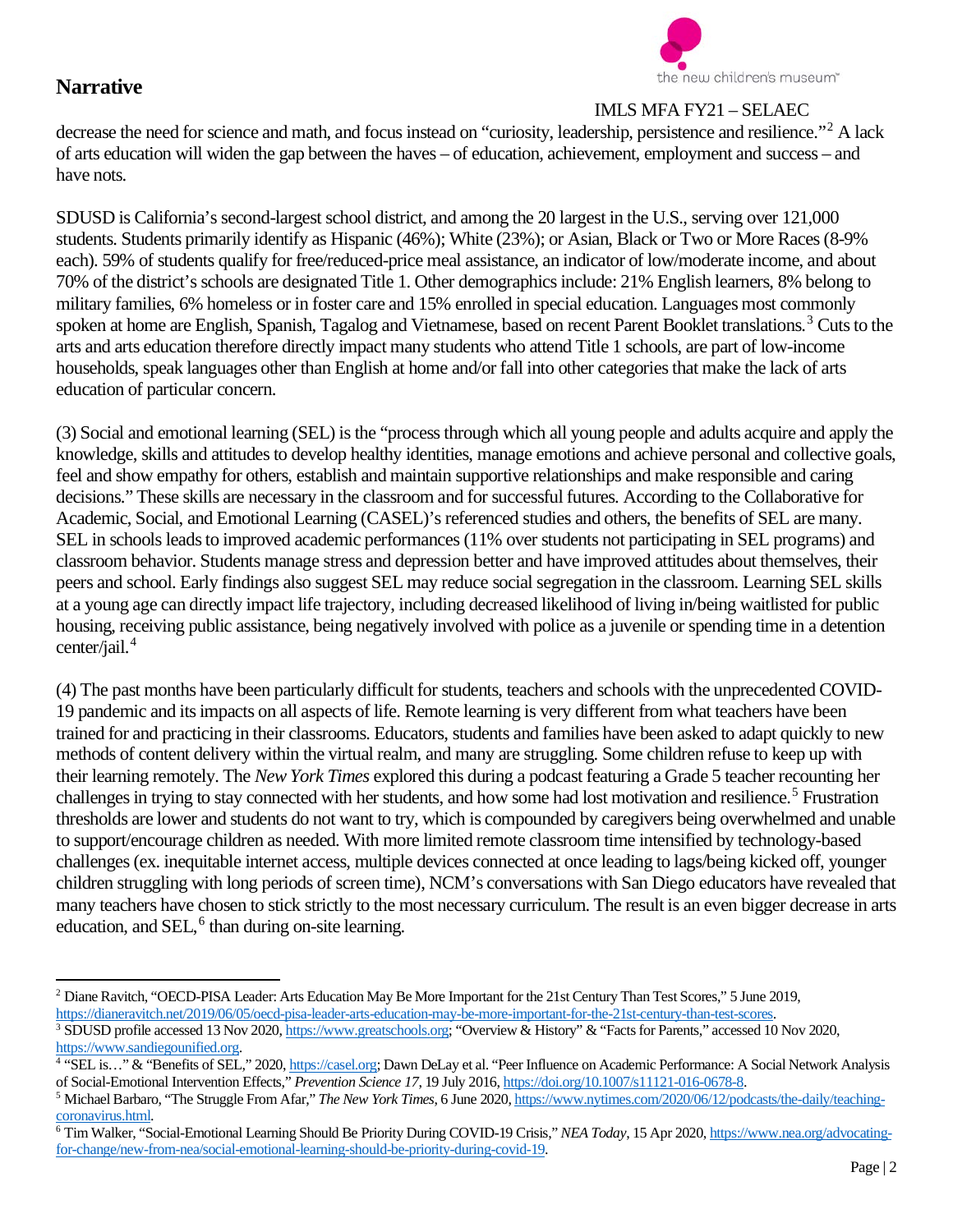

### IMLS MFA FY21 – SELAEC

The 2020/2021 school year and possibly beyond will require the continuation of distance learning and/or hybrid distance and on-site instruction. This disrupts not only education, but also children's relationships with classmates, peers and teachers. SDUSD recently entered Phase 1 of reopening in mid-October, with elementary students remaining remote and teachers returning to campus only for appointment-based, in-person instruction for those with the greatest needs.[7](#page-3-0) All elementary students will not return to some level of on-site learning until Phase 2, tentatively projected for early 2021.<sup>[8](#page-3-1)</sup> However, San Diego County has just re-entered Tier 1/Purple Tier,<sup>[9](#page-3-2)</sup> which may change SDUSD's timeline.

"Schools must be prepared for the aftermath of the pandemic. …Covid-19 has forced us to see that being primarily focused on developing students' IQ is not enough and in order to help students to reach their full potential, we must also help them to develop their EQ or emotional intelligence."<sup>[10](#page-3-3)</sup> Now more than ever, educators need to focus on students' emotional well-being. SEL and the arts are known sources of engagement and motivation for students and have proven therapeutic value for all ages, especially during times of crisis. While various SEL curricula exist for teachers to utilize (see Supporting Document #3's example), most must be purchased, few have accompanying teacher trainings and none incorporate the arts and are specifically tailored to students' needs. SELAEC students will reap much greater benefits from this project's jointly focused curriculum.

**Benefits:** Grades 4-5 students are undergoing physical, hormonal and mental changes. They are becoming anxious about identity, social relationships and academic performance; as well as major events across history and in the world today. All students will benefit from learning experiences that address the subtleties of growing up and give them essential skills to process emotions around major events that they cannot control. Students are projected to fully return to school after COVID-19 shutdowns in fall 2021. While most will welcome this "return to normal," the in-person experience will be in stark contrast to the socially isolated and remote/independent learning experiences of the pandemic months. Children will benefit from academic experiences integrating SEL principles that address this drastic change in ways that bridge the gap. Additionally, some children are experiencing more abuse, neglect or trauma during COVID-19 than prior to the pandemic.<sup>[11](#page-3-4)</sup> Children will benefit from classroom experiences that are sensitive to this reality and can help them work though negative personal experiences.

Teachers are eager to fulfill their teaching requirements, but also want to meaningfully engage students and support their growth. The arts provide the perfect opportunities to teach more than "real" academics. Arts lessons incorporating SEL and designed to reinforce identity, develop critical thinking and cultivate empathy are excellent resources that go beyond students getting the "right answer." However, many classroom teachers feel uncomfortable/unqualified teaching the arts or integrating arts education into subjects like history, math and the sciences. Sending Teaching Artists into classrooms has worked in many cases, but is limited by the number of Teaching Artists who can be hired, trained and deployed; and school budgets/nonprofit fundraising to cover expenses. SELAEC proposes an end goal that all Grades 4-5 SDUSD teachers will have access to SEL-/arts-based curriculum/lesson plans and ongoing training. This model combines classroom teaching (the expert domain of classroom teachers) with virtual instruction in the arts (the expert domain of NCM staff/the Arts Therapist). Periodic training that requires minimal extra time and prerecorded lessons provide muchneeded flexibility for teachers' schedules. Additionally, this hybrid model keeps the classroom teacher engaged and maintains their "head instructor" role with their students. Rather than bringing in a visiting Teaching Artist and having

<span id="page-3-0"></span><sup>7</sup> "SDUSD Announces Next Phases of Reopening Plan," 22 Oct 2020,

[https://sandiegounified.org/cms/one.aspx?portalId=27732478&pageId=31659477.](https://sandiegounified.org/cms/one.aspx?portalId=27732478&pageId=31659477)

<span id="page-3-1"></span><sup>&</sup>lt;sup>8</sup> "Phases of Reopening," accessed 11 Nov 2020[, https://sandiegounified.org/cms/one.aspx?portalId=27732478&pageId=31653851.](https://sandiegounified.org/cms/one.aspx?portalId=27732478&pageId=31653851)

<span id="page-3-2"></span><sup>9</sup> "San Diego County Will Enter Purple Tier Saturday As COVID-19 Cases Increase," *KPBS*, 11 Nov 2020,

[https://www.kpbs.org/news/2020/nov/10/san-diego-county-reports-401-new-covid-19-cases.](https://www.kpbs.org/news/2020/nov/10/san-diego-county-reports-401-new-covid-19-cases)

<span id="page-3-3"></span> $10$  Venola Mason & Dr. Tawana Grover, "Addressing the SEL Needs of Students During & After Covid-19," 10 June 2020, [https://leadered.com/addressing-the-sel-needs-of-students-during-after-covid-19.](https://leadered.com/addressing-the-sel-needs-of-students-during-after-covid-19)

<span id="page-3-4"></span><sup>11</sup> Samantha Schmidt & Hannah Natanson, "With kids stuck at home, ER doctors see more severe cases of child abuse," *The Washington Post*, 30 Apr 2020, [https://www.washingtonpost.com/education/2020/04/30/child-abuse-reports-coronavirus.](https://www.washingtonpost.com/education/2020/04/30/child-abuse-reports-coronavirus)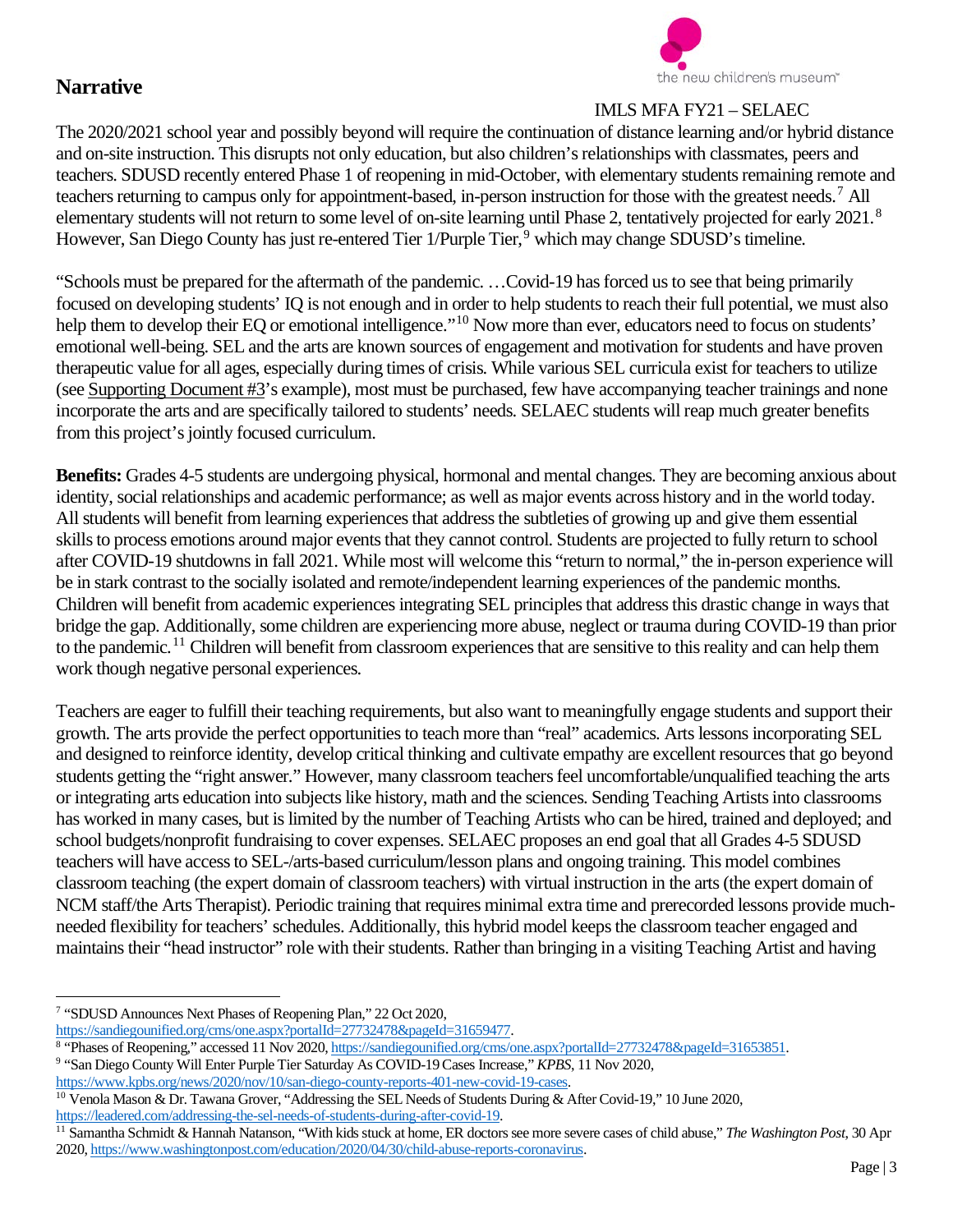

#### IMLS MFA FY21 – SELAEC

the classroom teacher potentially "check out" and not benefit from the lesson, this project maintains the teacher's vital role, empowering them through professional, SEL-/arts-based resources.

This project has been specifically designed as a deep collaboration between NCM and multiple levels of SDUSD involvement (see Project Team/Partners/Other Resources below; see also Supporting Document #2 for letters of support/commitment) so the SDUSD Administration, including the VAPA Department, also benefits directly. Better trained, more knowledgeable and more skillful teachers are a great advantage to SDUSD's entire district.

**Strategic Alignment:** SELAEC addresses NCM's strategic plan to be an important community resource that reaches and positively impacts the healthy development of children and families. It will engage current and new partners in deep, meaningful ways to strengthen NCM's core business of impacting children through art and creativity, while also helping them to grow the vital social and emotional skills necessary for healthy development. It will enhance the work of both NCM staff and SDUSD teachers, and substantiate NCM's arts education work in the community. SELAEC will also take SEL/arts education founded in NCM's unique approach and model of engagement more widely into the San Diego community through its partnership with SDUSD, San Diego's largest school district. (See Strategic Plan Summary.)

This project addresses the Museums for America goal of *Promoting Lifelong Learning* and aligns with the project category of *lifelong learning*. SELAEC will establish a strong partnership with SDUSD that will result in a collaboratively developed, museum-based curriculum supported by digital lessons and training modules/resources. It will empower teachers and Grades 4-5 students through arts-based, SEL-integrated lessons and learnings. Lessons will be available in both English and Spanish thanks to SDUSD's translation services, making learning opportunities accessible to more of San Diego's students and families. SELAEC also addresses the goal of *Building Capacity* by working with SDUSD teachers to increase their skills in and comfort teaching SEL-integrated curriculum, and provides NCM with the opportunity to train its staff about SEL so they to incorporate learnings into other programs.

#### **PROJECT WORK PLAN**

**Work Plan:** See Schedule of Completion, Budget, Budget Justification (attached) and Project Team/Partners/Other Resources (below) for more details.

#### *Phase 0: Final Preparation (Aug 2021) note: all related expenses are excluded from grant budget*

NCM and Sperling/Stegeman have identified a shortlist of potential partners, listed below. (Due to the timing of this application and COVID, NCM did not feel it appropriate to push forward and formalize a final choice.) Criteria for selection are: (1) Title 1 status; (2) mid-sized, with 4-6 classrooms per grade; (3) little to no current visual arts intervention to ensure a "blank slate" for students and teachers; (4) principal and Grades 4-5 teachers are excited about the prospect of developing new curricula for their students.

- Boone Elementary: 89% free/reduced meal eligibility; 29% English learners; predominately Hispanic (52%), Filipino (16%) and Black (14%)
- Chollas-Mead Elementary: 93% free/reduced meal eligibility; 45% English learners; predominately Hispanic (81%)
- Kimbrough Elementary: 96% free/reduced meal eligibility; 57% English learners; predominately Hispanic  $(87%)^{12}$  $(87%)^{12}$  $(87%)^{12}$

Once NCM has been notified of the award but before the project period begins on 9/1/21, NCM will finalize its project plan and liaise with Sperling to confirm the participating Title 1 school from the shortlist. The school's principal and Grades 4-5 teachers will be then onboarded with an overview of the project and its goals.

<span id="page-4-0"></span><sup>&</sup>lt;sup>12</sup> School profiles accessed 13 Nov 2020[, http://www.ed-data.org](http://www.ed-data.org/) [& https://www.greatschools.org.](https://www.greatschools.org/)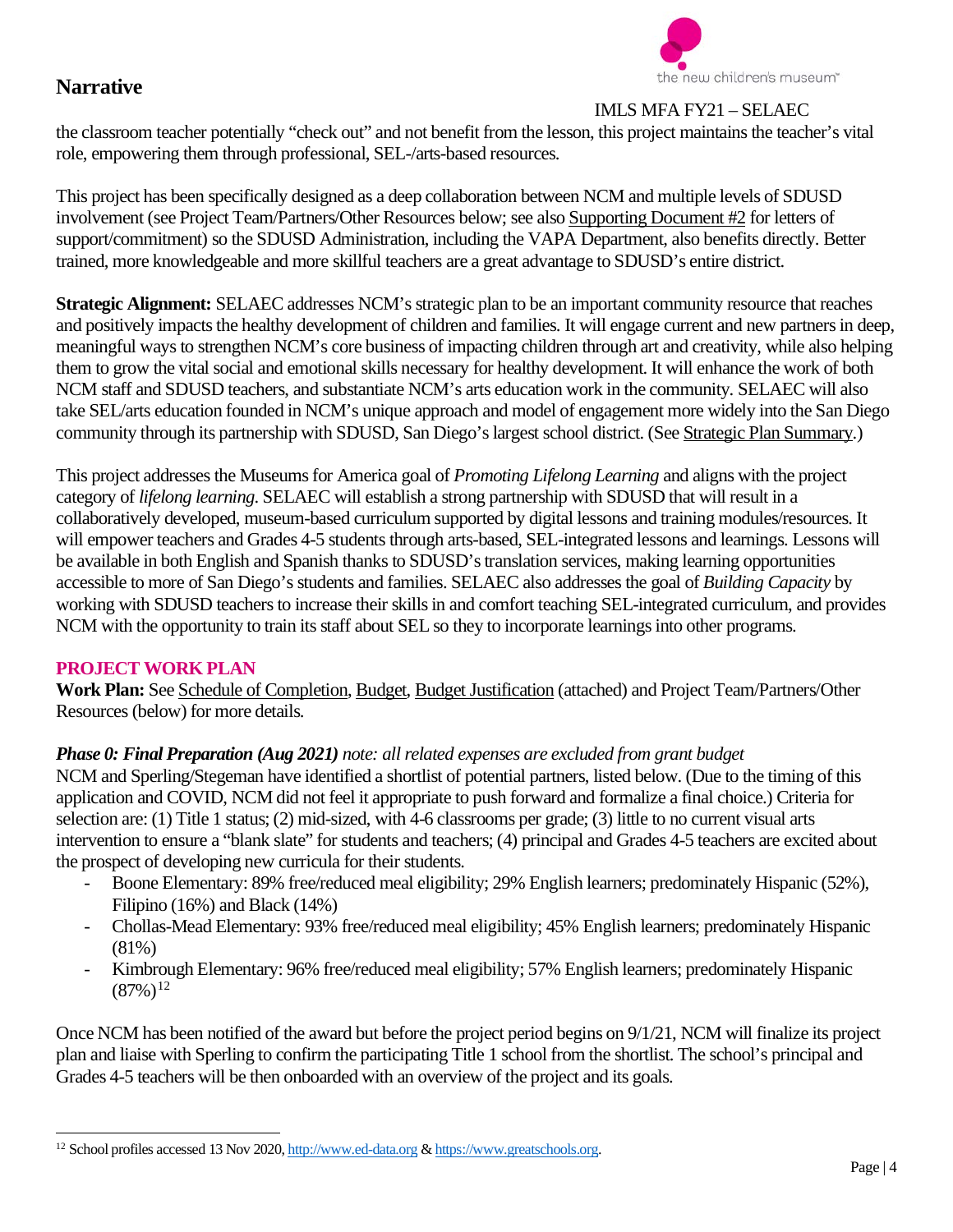

## IMLS MFA FY21 – SELAEC

### *Phase 1: Program Development & Pilot Programming (Sept 2021 – Aug 2022)*

This phase will concentrate on project development and the initial piloting of SELAEC. The grant will begin in Sept, with Grade 4 teachers providing input on their needs for arts education and social and emotional learning for their students. This will be used to inform curriculum development. A key component of this project will be deep-dive training in SEL and the arts, led by Badillo, for all Grade 4 project team participants (Grade 4 teachers, Stegeman, NCM staff, Moxie). This training is critical: Badillo has emphasized the importance of a good understanding of SEL *before* curriculum development to ensure lessons fully integrate its principles and students reap the greatest benefits.

Next, Grade 4 curriculum develop begins (Oct-Dec) with Badillo, Stegeman, NCM staff, Moxie and SDUSD Grade 4 teachers (Grade 4 curriculum team). As the lessons are developed, accompanying videos will be designed and created. NCM project staff will produce virtual curriculum, which is expected to include PowerPoint presentations, embedded instructional videos, printable handouts, supply lists and targeted training videos for teachers (Dec 21-Apr 22). All curriculum materials will be carefully tested for content, ease of instruction by teachers and engagement by students. The teachers will provide essential input as lessons are finalized (Nov 21-Jan 22). Concurrently, NCM/Moxie/Badillo will fine-tune the evaluation process and tools for the project (Sept 21-Feb 22). Grade 4 teachers will participate in curriculum training led by NCM/Badillo and launch pilot programming in Apr-May, with each teacher testing 2-4 lessons to ensure all 9 lessons undergo classroom testing. Moxie will also gather assessments and analyze data (Mar) and prepare an interim report (July). The Grade 4 curriculum team will then share and review evaluation findings and revise the curriculum accordingly (June-Aug).

Expected outcomes:

- Evaluation design for full project;
- Participation of 5 Grade 4 teachers & 175 Grade 4 Title 1 students (assumes 5 teacher avg);
- 1 in-person SEL training for Grades 4 teachers project team;
- 9 video lessons, lesson plans and supply list  $& 8$  curriculum training videos (Grade 4);
- 1 interim report.

### *Phase 2: Year 1 Programming for Grade 4 & Pilot Grade 5 Lessons (Aug 2022 – Aug 2023)*

Phase 2 will implement tested Grade 4 curriculum and engage Grade 5 teachers(Grade 5 curriculum team) to develop a curriculum that builds directly on Grade 4 lessons. The year will begin in Aug with Badillo's annual SEL deep-dive for all project team participants. Grade 4 teachers will officially launch the full year of their curriculum, conducting all lessons, pre-/post-student assessments and final self-evaluations(Sept 22-May 23). Online curriculum trainings/checkins will take place monthly Sept 22-Apr 23. A final student showcase at NCM will occur in June with students and families invited to celebrate their work and enjoy NCM. The showcase will also support evaluation efforts. Moxie will analyze data (Mar) and prepare an interim report (Aug). A wrap-up meeting with the Grade 4 curriculum team will occur in May, followed sharing and reviewing evaluation findings May-Aug to refine Grade 4 curriculum as necessary.

Meanwhile, Phase 1 steps will repeat with the Grade 5 curriculum team to develop, create, test, pilot, assess and revise Grade 5 lessons during the grant year (Sept 22-Aug 23). This will ensure that learnings from curriculum development are applied to Phase 2, and that Grade 5 curriculum is appropriately scaffolded to build on the art and SEL skills students are gaining in Grade 4. NCM anticipates deeper student impact in this phase, as these Grade 5 students will have been introduced to and piloted the prior year's Grade 4 curriculum.

Expected outcomes:

- Participation of 10 Grades 4-5 teachers & 350 Grades 4-5 Title 1 students;
- 1 in-person SEL training for Grades 4-5 teachers & NCM staff;
- 9 revised video lessons, lesson plans and supply lists & 8 revised curriculum training videos(Grade 4);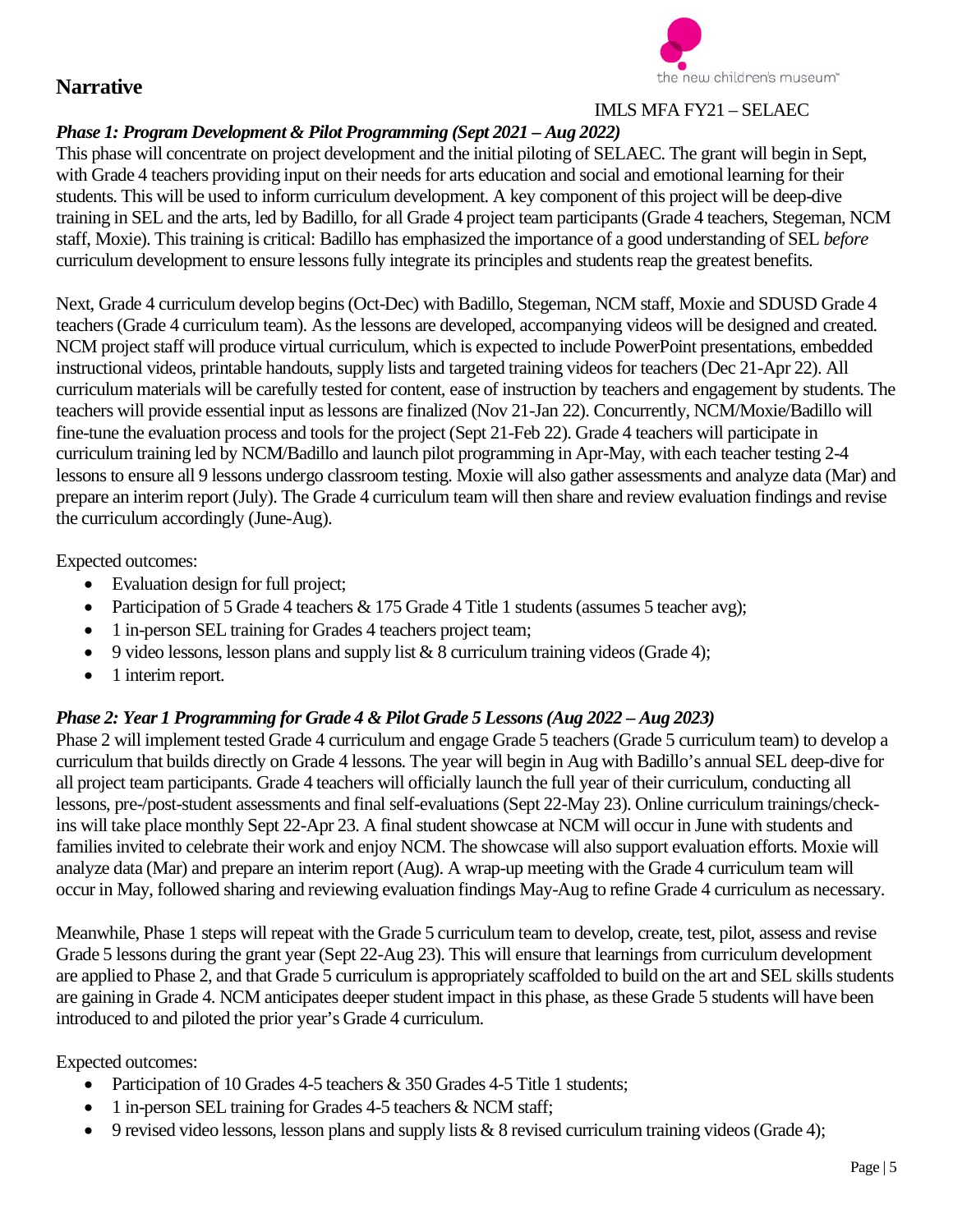

#### IMLS MFA FY21 – SELAEC

- 9 video lessons, lesson plans and supply lists  $& 8$  curriculum training videos (Grade 5);
- 1 Grade 4 student showcase on-site at NCM:
- 1 interim report.

#### *Phase 3: Year 2 Programming for Grades 4-5 (Aug 2023 – Aug 2024)*

Following the annual SEL deep-dive that will take place for the full project team in Aug, this phase will see the implementation of two fully tested years of SEL-/arts-based lessons. Grades 4 & 5 teachers will teach these lessons throughout the school year with 8 revised training videos and check-ins to support Grade 5 teachers (Sept 23-May 24). Evaluations by teachers and Moxie (with an interim report in Mar) will also take place during this time to assess Grade 5 curriculum in action. A June showcase and family celebration at NCM will highlight work created by students in both grades and support project evaluation. Moxie will present a final SELAEC report in May/June for the full project team to review and discuss(May-Aug). The Grades 4 and 5 curriculum teams will make final revisions ahead of continued multi-grade use during the 2024/2025 school year and beyond. NCM also intends to share project learnings at an industry conference (May in Schedule of Completion; may change to align with appropriate conference).

Phase 3 coalesces this project's intent: it is the first year that two grades will experience a full year of curriculum; Grade 5 students will also experience the first year of scaffolded SELAEC learning, as they will have engaged in the prior year's full roll-out of Grade 4 curriculum.

Expected outcomes:

- Participation of 10 Grades 4-5 teachers & 350 Grades 4-5 Title 1 students;
- 1 in-person SEL training for Grade 4-5 teachers & NCM staff;
- 9 revised video lessons, lesson plans and supply lists  $& 8$  revised curriculum training videos (Grade 5);
- 1 Grades 4-5 student showcase on-site at NCM;
- 1 best practices sharing at industry conference TBD (ex. Association of Children's Museums/ACM, California Association of Museums/CAM, National Art Education Association/NAEA)
- 1 final report.

**Risks:** SDUSD has stringent requirements for allowing assessment of their students. This is the primary reason that NCM, on suggestion from Sperling, Stegeman and Moxie, proposes to work with a single school during the three-year project. NCM will apply for approval to assess students participating in this project. If NCM does not receive approval to formally survey students, NCM/Moxie will gather student impact in other ways, which will include gathering feedback from teachers, examining artwork as part of lessons, etc. to support student/teacher pre-/post-assessments. Another risk is continuous teacher participation. Teachers may drop out for a variety of reasons, including moving to another grade or school, or life changes (ex. parenthood/retirement). For this reason, NCM plans to host regular SEL/arts education curriculum trainings for the Grades 4-5 teachers. Annual SEL trainings will also take place each August so all teachers can participate in a deep-dive of the topic prior to curriculum development or teaching (phase dependent). Finally, should significant remote learning due to COVID last into Year 1 of the grant, in-person classroom observations may not be able to take place. NCM/Moxie will conduct remote observations if needed.

**Project Team/Partners/Other Resources:** (See Key Project Staff/Consultants and Resumes.) The key NCM team will include Deputy Museum Director **Tomoko Kuta**, who will provide project oversight; Education and Community Programs Manager **Amy Gray**, who will provide program management and lead curriculum development and implementation oversight. Gray will work with the **Education Coordinator** and **two NCM Teaching Artists**to develop instructional video lessons and create lesson plans and supply lists. Gray will also interact closely with contracted partners and consultants, particularly Badillo and the teachers during training and curriculum development, implementation, assessment and refinement. On the production side, Senior Graphic Designer **Kimberly Valente** will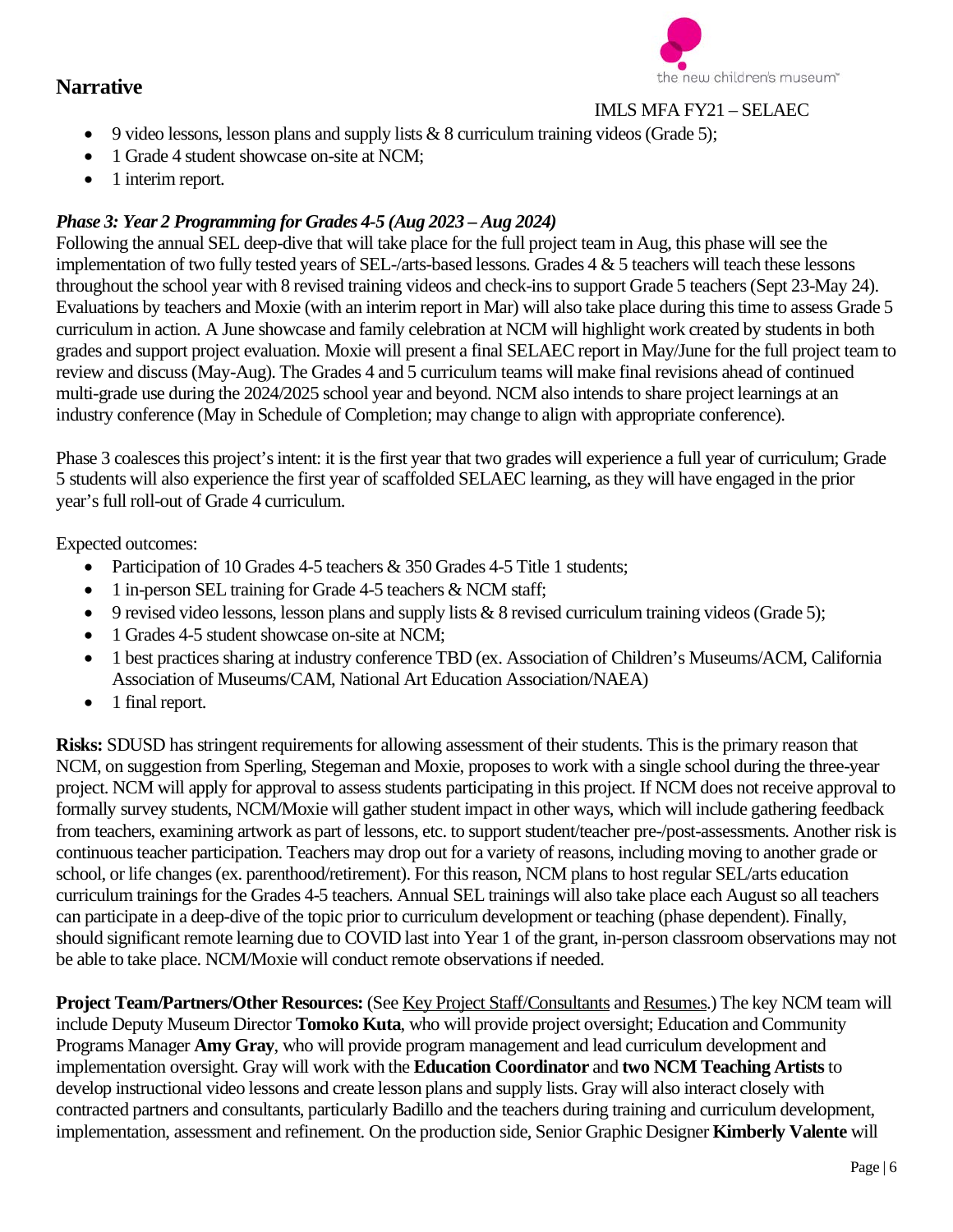

IMLS MFA FY21 – SELAEC

create all virtual lesson content, with video lessons primarily featuring NCM's Teaching Artists and training videos featuring Badillo and Gray.

NCM will partner with **Dr. Berenice Badillo** Ph.D. LMFT ATR-BC asthe project's Arts Therapist specializing in SEL. SDUSD will be represented by **Russ Sperling** (Director of VAPA), **Martha Stegeman** (Independent VAPA Contractor and retired SDUSD arts educator) and the selected school's **Grades 4-5 teachers**. All parties will participate in program development, with teachers specifically sharing information about their students' academic, SEL and post-pandemic challenges and needs. Led by NCM staff and Badillo, the group will examine the types of arts lessons teachers would like to implement and materials currently lacking/inaccessible in classrooms, connect these to the program's goals and development process and review feedback for project refinement. **Moxie Research (Patti Saraniero)** will evaluate the project, and also work with SDUSD teachers to conduct deeper assessments of participating students and programmatic impacts.

NCM has the time, financial/fundraising, Board buy-in and other resources to successfully carry out this grant. It has demonstrated its competence through the success of other large grants in recent years, including single- and multi-year funding from the National Endowment for the Arts, IMLS, California Arts Council, The Hearst Foundations and the City of San Diego.

#### **PROJECT RESULTS**

**Intended Results:** In order to fully explain the inputs, outputs, outcomes and impacts of this project, we have prepared a Logic Model (see Supporting Document #1).

**Measuring success:** NCM will collect qualitative and quantitative data that includes student/teacher participation, inclass academic achievements, social/emotional development of students and evidence of increased benefits from scaffolded engagement (Year 3 only). Success will be two full years of SEL/arts education curricula; better trained, more confident teachers, and arts-engaged students who feel they have built self-awareness, self-management, social awareness, relationship and responsible decision-making skills.

Moxie Research will coordinate evaluation efforts with NCM staff, SDUSD staff/teachers and the Arts Therapist to assist the project team's assessment of the project's development and impact on students and teachers. Evaluation will also focus on SEL-specific approaches so the project team can determine the success of trainings and the new curriculum on both a broad educational level as well as from a social/emotional perspective. NCM will share results with stakeholders and colleagues in multiple relevant fields (education, arts education, museums) at conferences and professional gatherings.

**Tangible products:** Tangible products will include: 2 year-long, SEL-integrated Arts Education Curricula (1 each for Grades 4 & 5); 18 lessons with PowerPoints/videos/handouts/supply lists (9 per grade); 16 SEL-/arts-based teachers training modules (8 per grade); a list of SEL-based resources and toolsfor NCM to incorporate into other arts education programming; and new evaluation tools/questions that integrate SEL approaches into arts education assessment.

**Sustainability:** NCM has designed this project with great intentionality. Regular teacher trainings and cumulative curricula for elementary students across two years of schooling will provide more sustainable arts education and SEL benefits and longer-lasting results. Strong relationships with and involvement of SDUSD staff will also support a more extensive future for the collaboration. After the grant period ends, NCM and Sperling plan to approach the District's Board of Directors to gain approval for adoption of the program throughout SDUSD's approx. 120 elementary schools/schools serving students in Grades 4-5. Video-based curricula will support such an extensive expansion without straining NCM's staff size or arts education commitments.